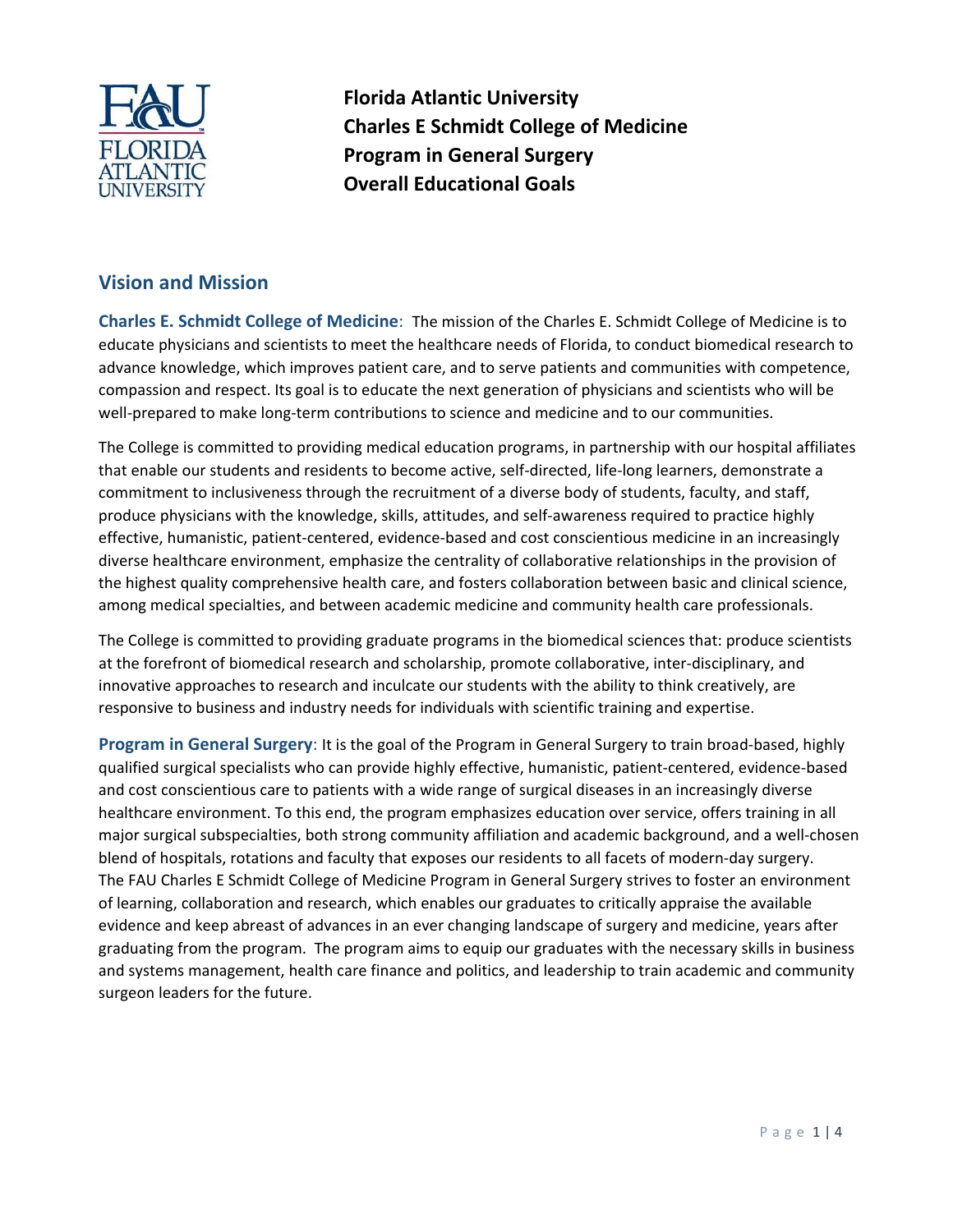## **Specific Program Goals**

- ‐ **Provide trainees with knowledge and familiarity with a broad spectrum of diseases that may require surgical treatment**; provide excellent experience in the core content areas: Alimentary Tract (including Bariatric Surgery), Abdomen and its Contents, Breast, Skin and Soft Tissue, Endocrine System, Solid Organ Transplantation, Pediatric Surgery, Surgical Critical Care, Surgical Oncology (including Head and Neck Surgery), Trauma/Burns and Emergency Surgery, and Vascular Surgery *[ABS Booklet, 2015, I.E.1.‐2., page 5‐6]*
- ‐ **Provide trainees with** *[ABS Booklet, 2015, I.E.2.‐5., page 6‐7]*
	- o **Technical proficiency** in the performance of essential operations/procedures in the above areas, and knowledge, familiarity, and in some cases technical proficiency, with the more uncommon and more complex operations in each of the above areas.
	- o **Clinical knowledge** of
		- Epidemiology, anatomy, physiology, clinical presentation, and pathology (incl. neoplasia)
		- Anesthesia; biostatistics and evaluation of evidence; principles of minimally invasive surgery; and transfusion and disorders of coagulation.
		- Wound healing; infection; fluid management; shock and resuscitation; immunology; antibiotic usage; metabolism; management of postoperative pain; and use of enteral and parenteral nutrition.
		- Appropriate use and interpretation of radiologic and other diagnostic imaging.
		- [and skills in] the management and team-based interdisciplinary care of the following specific patient groups: a) Terminally ill patients, to include palliative care and management of pain, weight loss, and cachexia; b) patients with malignant and chronic conditions; c) morbidly obese patients, to include metabolic derangements, surgery for weight loss, and the counseling of patients and families; d) geriatric surgical patients, to include operative and non‐operative care, management of comorbid chronic diseases, and the counseling of patients and families; e) culturally diverse groups of patients.
	- o **Experience and skill** in the following areas:
		- clinical evaluation and management, or stabilization and referral, of patients with surgical diseases; management of preoperative, operative and postoperative care; management of comorbidities and complications; and
		- **Bariatric Surgery, Solid Organ Transplantation, Pediatric Surgery, Thoracic Surgery, Vascular** Surgery, Ability to recognize and provide early management and appropriate referral for urgent and emergent problems in the surgical fields of: Gynecology, Urology, Orthopedic Injuries, Hand Surgery *[ABS Booklet, 2015, I.E.1.‐2., page 5‐6]*
- ‐ **Provide specialty education** that develops the skills, knowledge, and attitudes **leading to proficiency in all the domains of clinical competency** [necessary] to assume personal responsibility for the care of individual patients, to enter the unsupervised practice of [general surgery], and to establish a foundation for continued professional growth and function as a qualified practitioner of surgery at the advanced level of performance expected of a board‐certified specialist. *[ACGME Gen. Surg. Prog. Req. Int. A.‐C., and IV.A.5.b).(1)‐f).(9)], This* includes the ability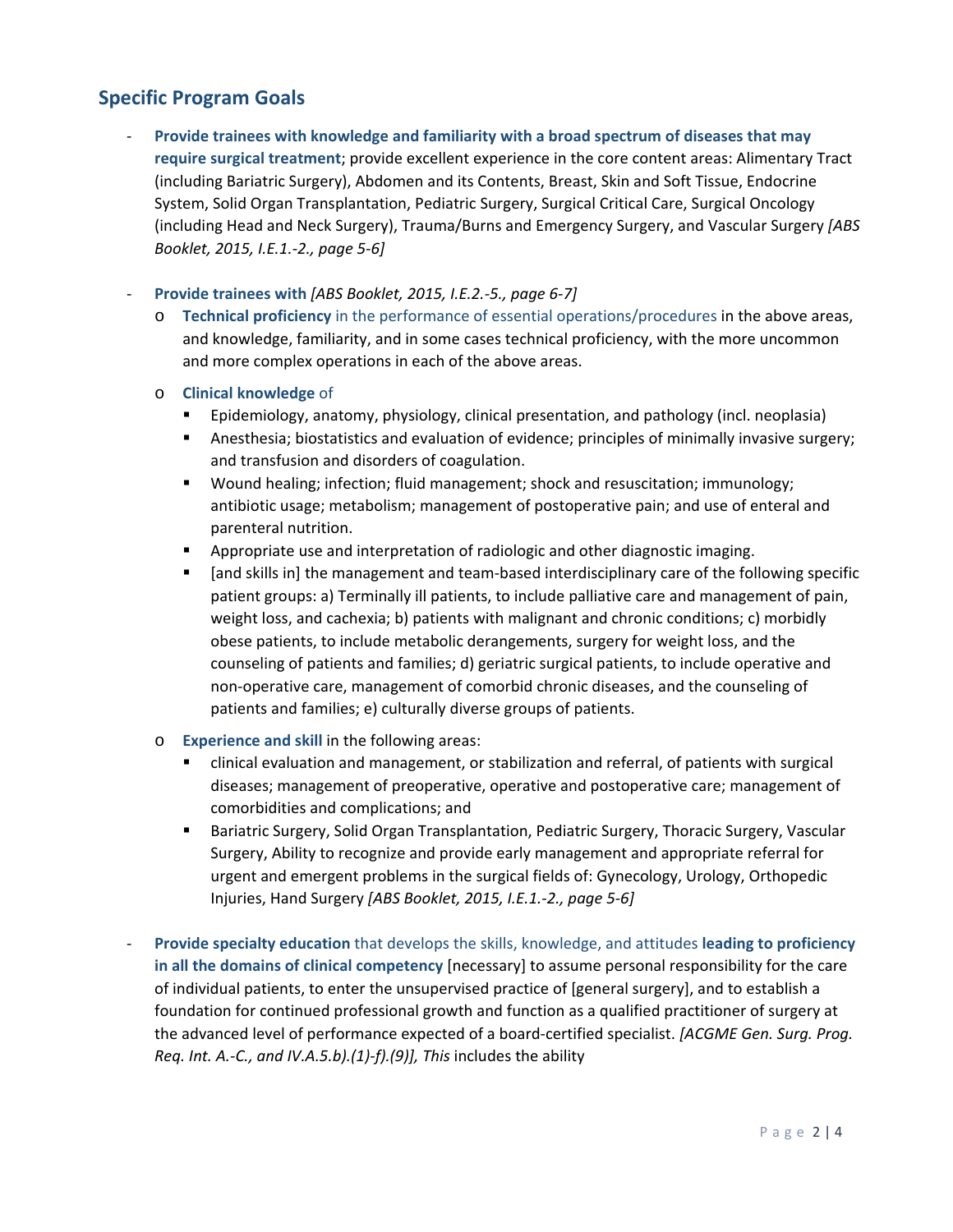- o To competently perform all medical, diagnostic, and surgical procedures considered essential for the area of practice
- o To demonstrate competence in development and execution of patient appropriate care plans, including management of pain.
- o To demonstrate knowledge of the fundamentals of basic science as applied to clinical surgery, established and evolving biomedical, clinical, epidemiological and social behavioral sciences, as well as the application of this knowledge to patient care.
- o To demonstrate knowledge in applied surgical anatomy, surgical pathology, the elements of wound healing; homeostasis, shock and circulatory physiology; hematologic disorders, immunebiology and transplantation, oncology, surgical endocrinology surgical nutrition, fluid and electrolyte balance, and the metabolic response to injury, including burns.
- o To locate, investigate and evaluate the care of patients, to appraise and assimilate scientific evidence, and to continuously improve patient care based on constant self-evaluation and lifelong learning.
- o To identify strengths, deficiencies, and limits in one's knowledge and expertise; to set learning and improvement goals; to identify and perform appropriate learning activities; to systematically analyze practice using quality improvement methods, and implement changes with the goal of practice improvement; to incorporate formative evaluation feedback into daily practice;
- o To participate in the education of patients, families, students, residents and other health professionals; to participate in mortality and morbidity conferences that evaluate and analyze patient care outcomes; to utilize an evidence‐based approach to patient care.
- o To demonstrate interpersonal and communication skills that result in the effective exchange of information and collaboration with patients, their families, and health professionals and the public, across broad range of socioeconomic and cultural backgrounds. (Outcome)
- o To work effectively as a member or leader of a health care team or other professional group; to act in a consultative role to other physicians and health professionals;
- o To demonstrate a commitment to carrying out professional responsibilities and an adherence to ethical principles.
- o To demonstrate compassion, integrity, and respect for others; responsiveness to patient needs that supersedes self‐interest; respect for patient privacy and autonomy; accountability to patients, society and the profession; sensitivity and responsiveness to a diverse patient
- o population, including but not limited to diversity in gender, age, culture, race, religion, disabilities, and sexual orientation;
- o To demonstrate an awareness of and responsiveness to the larger context and system of health care, as well as the ability to call effectively on other resources in the system to provide optimal health care.
- o To work effectively in various health care delivery settings and systems relevant to their clinical specialty; to coordinate patient care within the health care system relevant to their clinical specialty; to incorporate considerations of cost awareness and risk‐benefit analysis in patient and/or population‐based care as appropriate; to advocate for quality patient care and optimal patient care systems; to work in inter‐professional teams to enhance patient safety and improve patient care quality; to participate in identifying system errors and implementing potential systems solutions